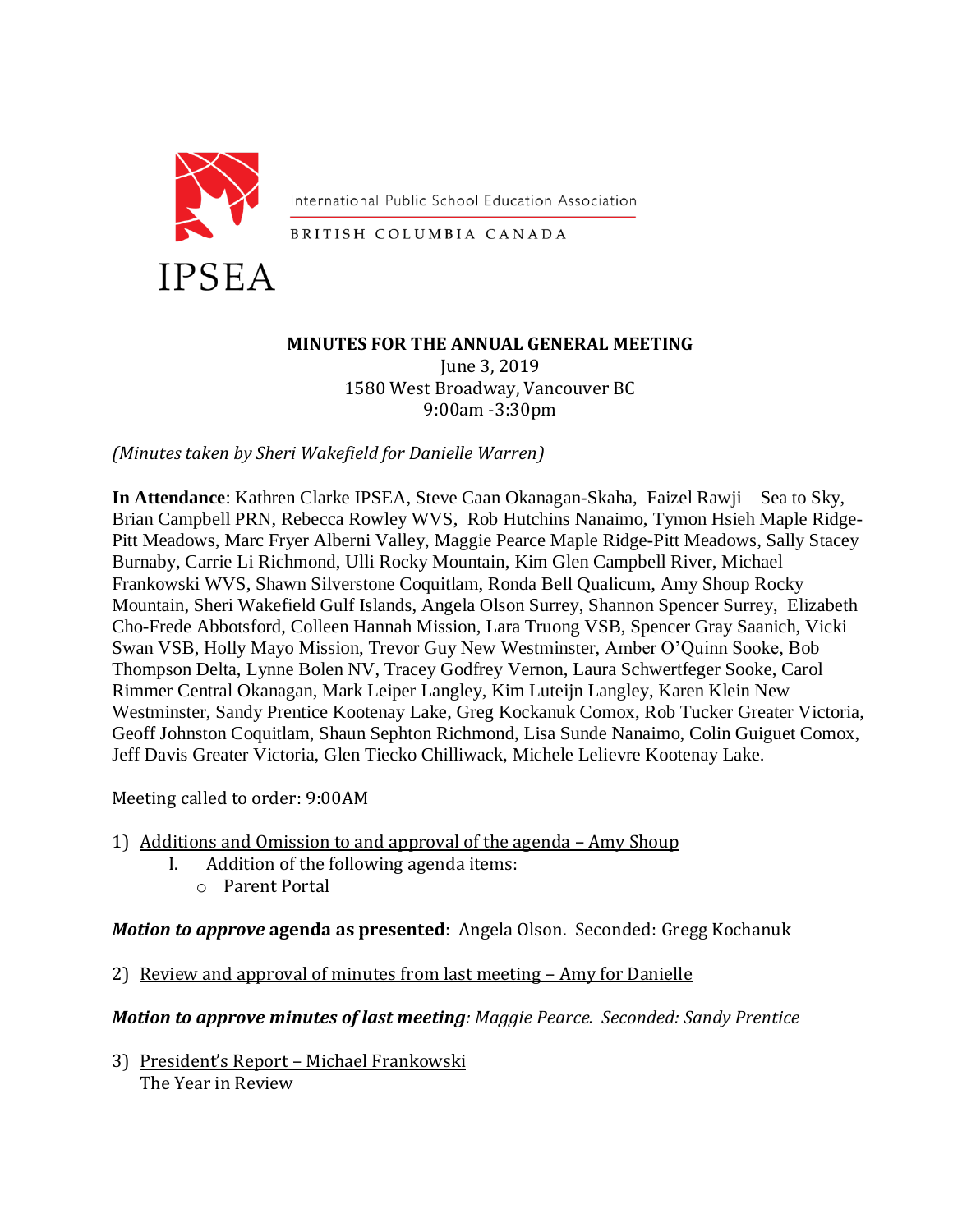This year saw new faces as programs brought new people aboard or expanded. We are always here to support you! In the past year, IPSEA:

- a) Continued with the strategy of building relationships. MOE was a focus and invited to two meetings this year. The federal government is also a priority, so we maintain our voice as a sector
- b) Set pro-d sessions for the year to keep our members currant.
- c) Had some high-level discussions on cannabis and its effects on our reputation
- d) Continued to work on understanding and advocating around the new graduation policy.
- e) Watched with trepidation the implementation of biometrics
- f) Shared the successes and challenges of homestay family orientations
- g) Discussed operations in an effort to become more efficient
- h) Had a minor reaction to vaccines when the health authority asked for mandatory … records.
- i) Deftly solved a program misrepresentation where a vendor was creating confusion
- j) Met with the MOE. The meeting was excellent with good dialogue and better questions.
- k) Were surprised by Huawei incident and backlash from China
- l) Turned a pro-d session on mental health, learning needs, and illegal substances into rich information for our membership but also a CAPSI presentation

Thanks goes out to Guard. Me for their generous sponsorship but more so, their unending support of our sector.

Also, the executive did a great job of leading in each of their roles.

# 4) Executive Director's Report – Kathren Clarke

# **2020 IPSEA Mission update**

- a) April 19-23, 2020 Chile & Mexico
- b) 15 districts with their name on the participation list, waitlist started
- c) Guard.me is providing sponsorship of \$7500

# **2018 -2019 Data report status**

- a) Only half of the IPSEA members have completed the data survey
- b) Many members started but did not complete the survey
- c) Member discomfort with the question of how many students from each country?
	- I. The reason this question is on the survey is for ED to better represent IPSEA when meeting with provincial / federal / international trade offices regarding student enrolment changes
- d) Suggestion to make question 3 anonymous-

**Group discussion determined majority would like Kathren to make question 3 answers anonymous (not identifying individual districts) when publishing the data report**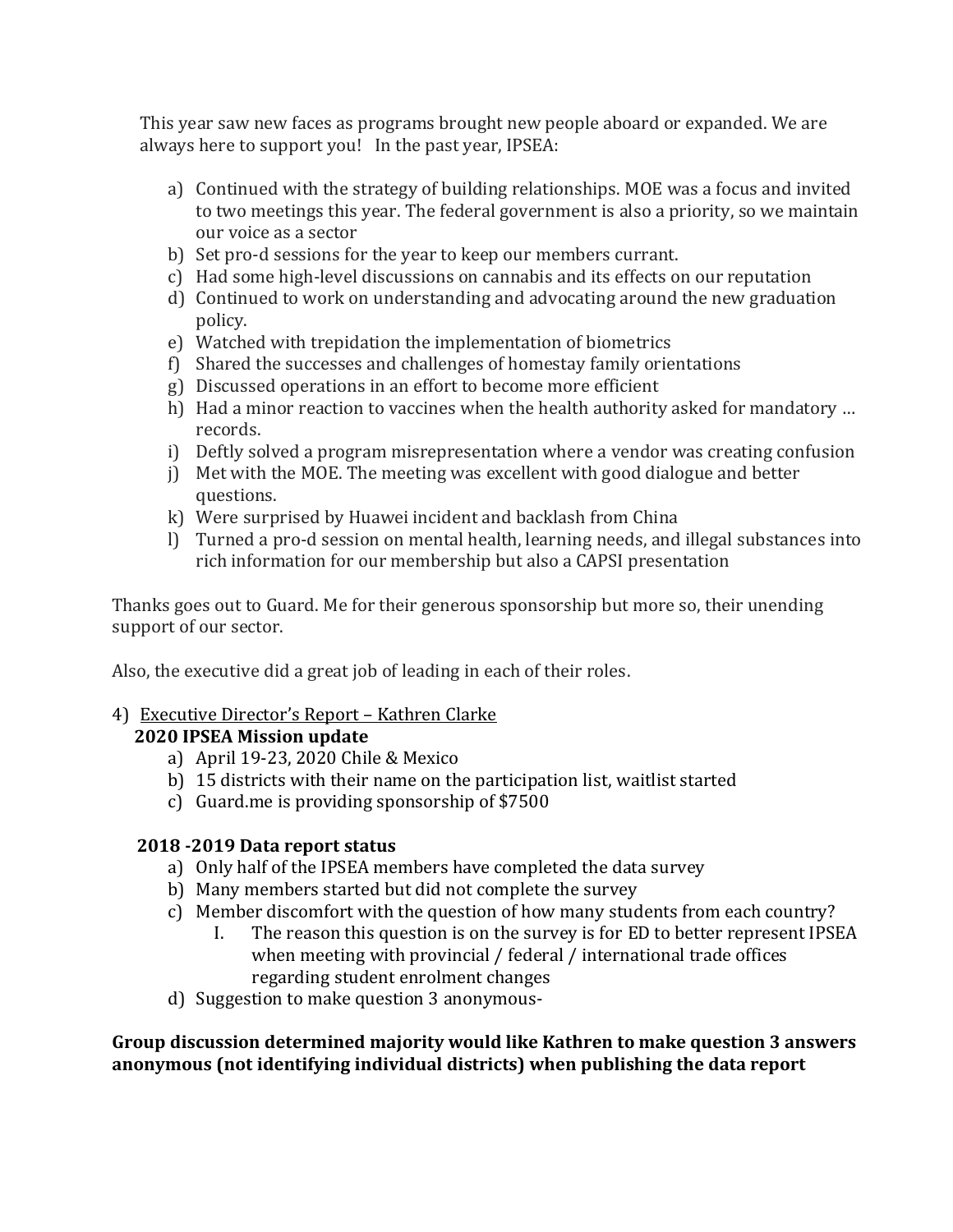### **BCSTA**

- I. BCSTA has contracted legal counsel to develop guideline for IE programs accepting EU students
	- a) The EU is implementing the 'privacy act' regarding sharing of minor student information. Some EU agents have developed their own version of what districts must sign to receive the student information for application (13 + pages).
	- b) Last fall Kathren was contacted by legal counsel for BCSTA asking if BC districts have EU students' and contacted again this spring to let me know the BCSTA has contracted them to develop recommendations for districts.
	- c) Kathren requested they take the 13-page EU doc and bring it down to one small paragraph that we can add to our student application forms and/or post on the district websites, or one form that districts can share with the agents, for agents to keep on file that covers all students that come from the agent to their partner district
	- d) Kathren asked if this could be completed ready for this June meeting, but she did not receive it yet; she will distribute it when she receives it.

## **MSP & Legal Counsel for BCTSA**

- 1. Legal counsel for BCTSA contacted me in April letting me know that they have been asked by BCTSA if international students by law are required to be registered on MSP. They wanted to know if IPSEA has hired legal counsel revisit the issue.
	- a) This issue was looked at by Harris & Co May 2012 on request of BCTSA and an opinion paper was developed.
	- b) Legal counsel has been contracted to review and update the MSP policy
	- c) Legal opinion should be ready by mid-June

## **MoE Funding and compliance policy**

1. After the March IPSEA meeting, Kathren was requested to arrange a group meeting with the MOE: funding and compliance division for a Q & A. Meeting set for June 4 at SFU Harbour Centre. 9:am-12:30pm

## **Office of Audit General BC update**

- 1. Following the May 10 Executive meeting and discussing the common issues Districts are experiencing I reached out to the Office of The Audit General of BC to have a conversation with them regarding the funding policy wording and the impact on the international student program and to see if there is room within their functions to review the funding policy.
	- a. Kathren met with Deputy Auditor General, "Sheila Dodds". She asked one of the lead auditors that are currently conducting an audit of international education in BC to join the meeting.
	- b. It was explained that the request to audit the Policy is complicated for them. Their mandate doesn't allow them to directly audit legislative policy, but they can audit practices as result of the policy wording and make comments and recommendations to the Minister on how the policy is affecting the IE student programs.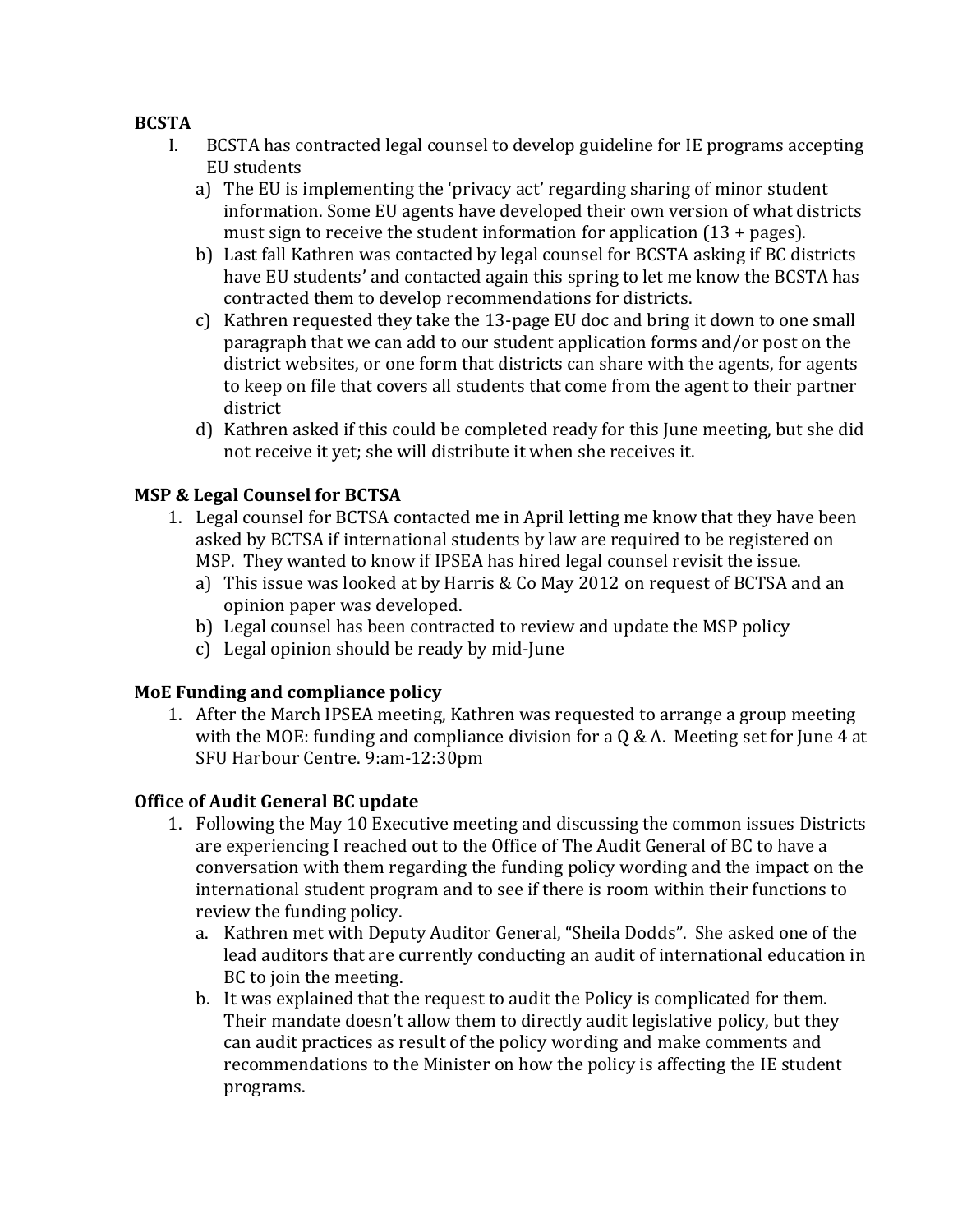- c. The OAG may determine there isn't a fit within the current audits being done to look at the how the policy is impacting the IE programs. If this is the case and the membership feels strongly that the wording of the Policy needs to be reviewed than we can request a "special". Kathren recommends we wait until after the June 4th meeting to explore.
- d. Links for the membership to review regarding Audits planned for 2019-2022
- e. Curriculum and Assessment and International Education [\(Office of Audit General](http://www.bcauditor.com/sites/default/files/publications/reports/OAGBC_PACP-2019-22_RPT.pdf)  BC - [future audit IE \(page 16\)](http://www.bcauditor.com/sites/default/files/publications/reports/OAGBC_PACP-2019-22_RPT.pdf)

### **MOE**

- **1.** Staffing changes in Ministry of Education Governance and Analytics Division (GAD) Independent Schools and International Education (ISIE) Branch – current leadership staffing and roles:
	- a) Marnie Mayhew, Executive Director, Independent Schools and International Education
		- I. *International Education in BC*
			- a. Dwayne Cover, Acting Director, Independent Schools and International Education
		- II. *BC Offshore Schools Program*
			- a. Alan Schroeder, Director of Operations, Independent Schools and International Education
		- III. *Independent Schools*
			- a) Theo Vandeweg, Inspector of Independent Schools
			- b) Grant Sheppard, Deputy Inspector of Independent Schools
- **2.** Homestay Guideline Survey
	- a) Survey in progress –

Heads of International Education are requested to respond to a brief survey regarding implementation of the 2018 Homestay guideline. The survey is being conducted by the Ministry of Education, and is voluntary; your response is encouraged, not required.

Ministry says responses will remain confidential and to ensure that if provided, any personal or third-party information is deleted prior to collection, use or storage. Do not provide any personal information or talk about others by name in your responses. The survey closing date has been extended to June 24<sup>th</sup>, 2019. Please contact [Nadia.Petrossi@gov.bc.ca](mailto:Nadia.Petrossi@gov.bc.ca) if you have any questions or issues with the survey link.

#### 5) Treasurer's Report – Shawn Silverstone

\*Please see attached financial documents for income and expenses and the current balance as presented at AGM

I. Shawn reviewed the Financial report to date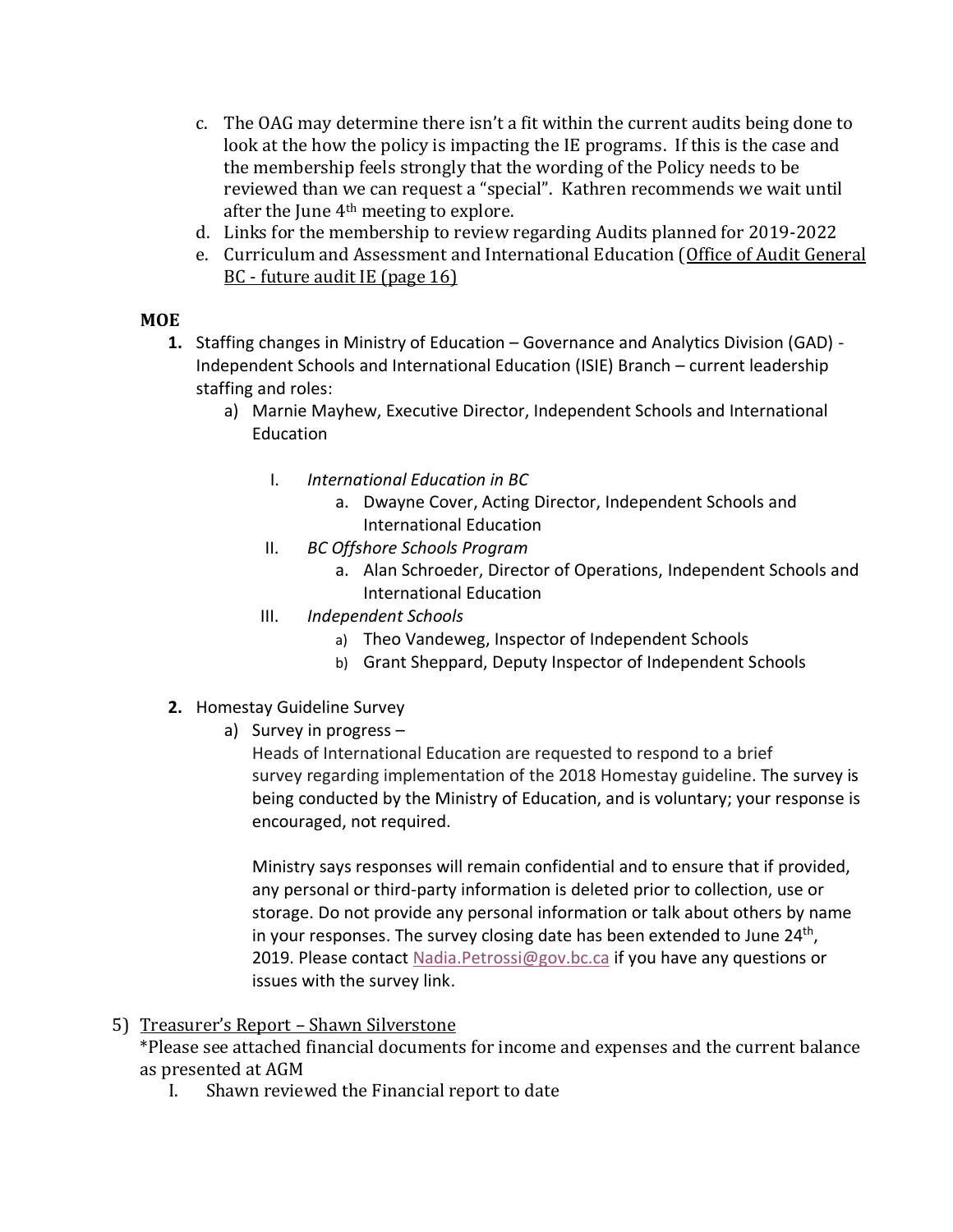II. Presented a proposed budget for 2019-2020

Group discussion of budget– suggestion of approving the budget now, but possibly amending in September

#### *Motion to accept the budget as presented: Carol Rimmer. Seconded: Sandy Prentice. Motion carried.*

- 6) Roundtable discussion: impact of the China-Canada-USA political tension (Michael Frankowski)
	- a) Ronda Bell brought forward an article on CNN today about "Chinese students who should be wary about going into the US". What will this mean for Canada?
	- b) An informal poll was taken as to numbers of Chinese students coming to school districts next year.
		- I. Slightly more than half the boards present indicated they are not allowed to travel; many indicated they are choosing not to travel for safety concerns.
		- II. 3 boards indicated they have traveled to China throughout the political tensions. 2 of the 3 going had SD staff that are Chinese native speakers travelling
		- III. About ½ of the membership present indicated they are planning to travel to China in winter 2019/2020; the other half indicated they still have no plans to go to China until tensions settle down.
	- c) Gregg Kochanuk recommended to get a business visa rather than a visitor's visa if going to China. They are not easy to get and something people should be working on sooner than later.
	- d) Some districts reported that their summer programs were cancelled this year; a few school districts have indicated that they are still expecting summer program students from China to arrive as plan.

\*We will review in the fall meeting

- 7) "Win the World "- Ganhe o Mundo Scholarship Initiative Update (Amy)
	- a) Amy reviewed a notice that was distributed via CAPS-I regarding the Brazilian agency "Win the World" not paying student fees, even after the program was completed and students returned to Brazil. CAPS-I wrote an official letter to the Brazilian Ministry of Education and the Canadian Representatives in Brazil.
	- b) A show of hands indicated that no one from the members attending were accepting students from Win the World.
	- c) A caution to be aware if you should receive an application
- 8) IPSEA IE Grad Program update: (Ronda Bell)
	- a) The grad program committee is on hold as the Ministry of Education realign their staff working on this project.
- 9) Electronic Kiosk use for student entry into Canada (Ronda)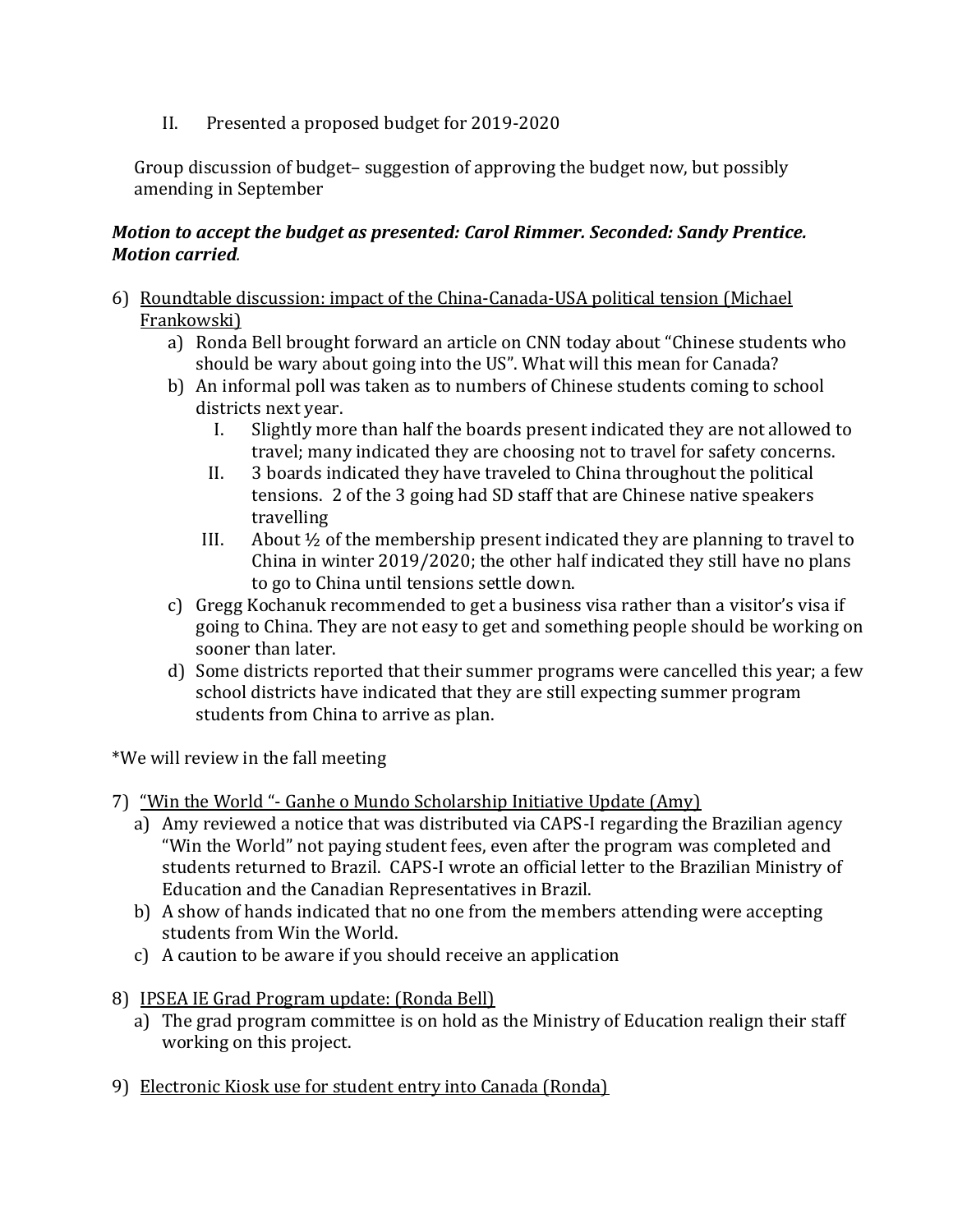- a) Many students are not aware of the electronic kiosk and how it works in Vancouver. Sometimes they get through without having their study permit processed.
- b) When the issue was raised with IRCC the response is that students should be aware of what they need as documents and to advocate for themselves at point of entry into Canada
	- I. Ronda suggested to educate the agents to educate the students.
	- II. If a visa is not processed at time of entry, then a student needs to re-enter Canada to have it activated.
	- III. Sometimes you can just go to the airport, but that depends on who is working.

## 10)CAPS-I update (Angela Olson)

**12:00-1:00pm** Lunch (Sponsored by West Vancouver, Burnaby and IPSEA general funds)

## **1:00pm -3:30pm**

*(Information Items continued)*

11) Funding & Compliance current practices -roundtable discussion (Colin)

- a) If a student enrols **after** September 30th school districts are currently obligated to provide a **funded education** BUT the ministry does not pay out a block fund to the school district. The school district bottom line is negatively affected.
	- I. How are districts dealing with this?
		- Majority attending meeting indicated that it balances out over the year
	- II. ISP offices as clearinghouse and depository of all this information for Senior Leadership within their districts? How is this monitored?
		- Keep the information centralized and share the information with the school (students G4 file)
	- III. What are the practices across the province? Which work best?

\*Questions like this and others were the reason for the meeting to take place the following day with the Ministry. Please refer to the notes taken at that meeting that were sent to the membership by email.

12)Vaccinations of IE students (Amy)

- b) Amy Shoup was contacted by interior health to stay that the homestays/school admin could authorize immunization of IE students without natural parent's signature. Amy reversed that decision for her district making the process to go through their IE office
- c) The IE office could determine if the student is staying beyond this school year and in need of immunization.
- d) Some school districts are considering collecting immunization records.
- e) Until it is legal policy that all children must be immunized to attend public school in BC, IE students should have natural parent permission to be vaccinated
- f) Considered the language barrier when getting parent consent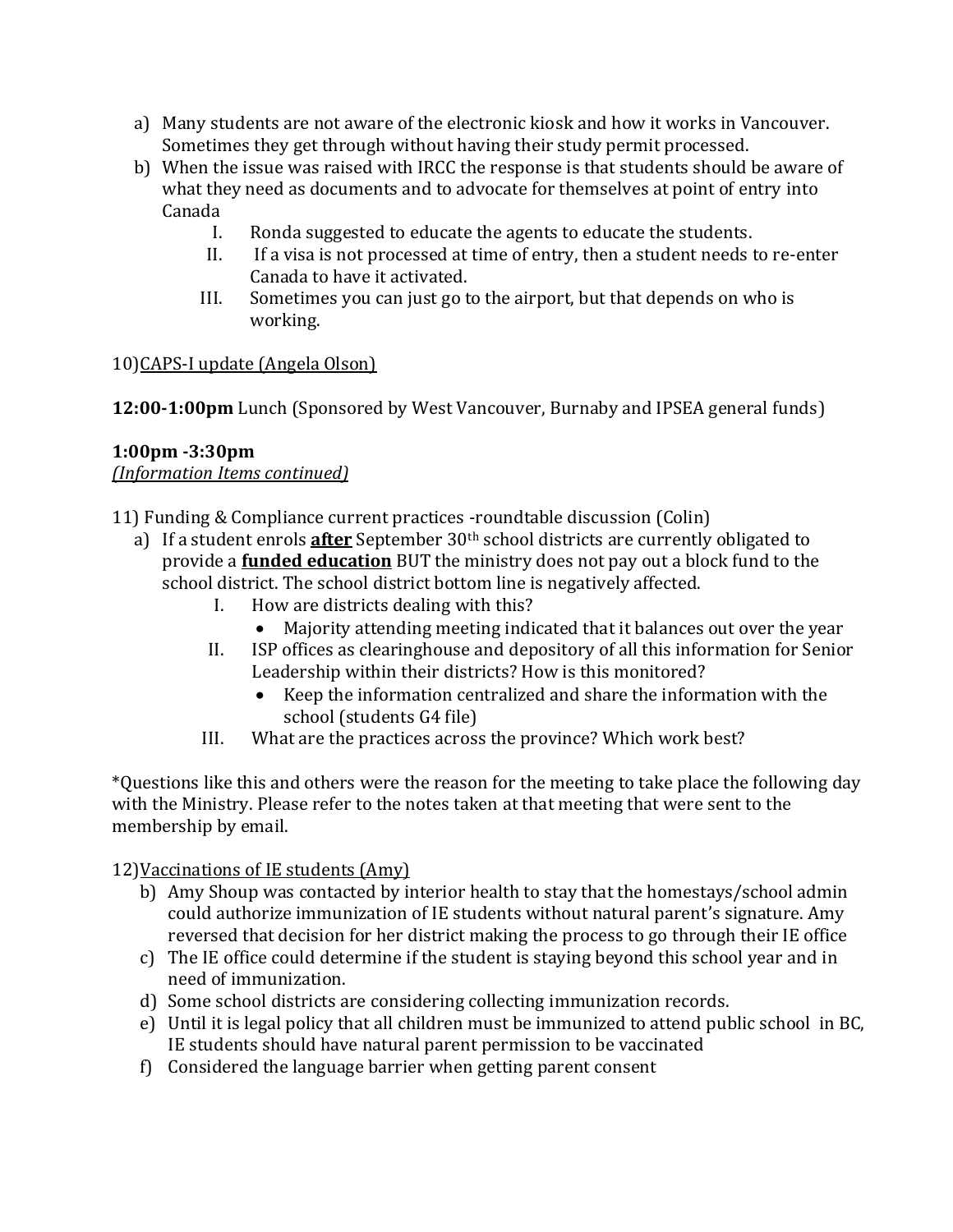### 13)Election of IPSEA Executive for the 2019-2020 term: (Ronda)

\*A quorum is present.

**PAST PRESIDENT:** Michael Frankowski will move from President to past president

A call for Nominations for the vacant positions was made to the membership 3 times since March. The following names were put forward as no other nominations were made. The positions were determined by Acclamation.

**PRESIDENT:** Amy Shoup **VICE PRESIDENT:** Colin Guiguet **TREASURER:** Ronda Bell **SECRETARY:** Sheri Wakefield

14)Acknowledgment of Past Committee and project work (Kathren)

- a) Grad committee (Ronda Bell, Karen Klein, Karen Symonds, Lisa Bartlett, Mark Leiper, Shannon Spencer)
- b) Mental Health / Special Needs / Substance Abuse Workshop (Angela Ferraro with help of Sally Stacey and Michael Frankowski at the group session.
- c) Funding & Compliance issues: Michael Frankowski and Karen Klein and all the members that submitted case studies, issues, voiced opinions. Helped Kathren identify the key issues plan the approach to move forward
- d) Mentoring Districts:
	- I. Throughout the year Kathren has contacted different members asking them if they would be willing to talk to other districts about an issue or helping develop a new program in their district. Thank-you to the all the IPSEA members that have helped their colleagues out. This is what makes us unique in Canada and strong as an association.

15)Acknowledgment Past Executive: gift cards presented on behalf of IPSEA membership (Kathren)

- a) Each have completed 2 consecutive terms (2 years total) Danielle Warren: Secretary Shawn Silverstone: Treasurer Amy Shoup: Vice-President
- b) Have completed 2 consecutive terms of 2 years each (4 years total) Ronda Bell – Past President and will be rotating back in as Treasurer Michael Frankowski -President continuing on as Past President

#### **All five of these executive members have served the IPSEA membership well.**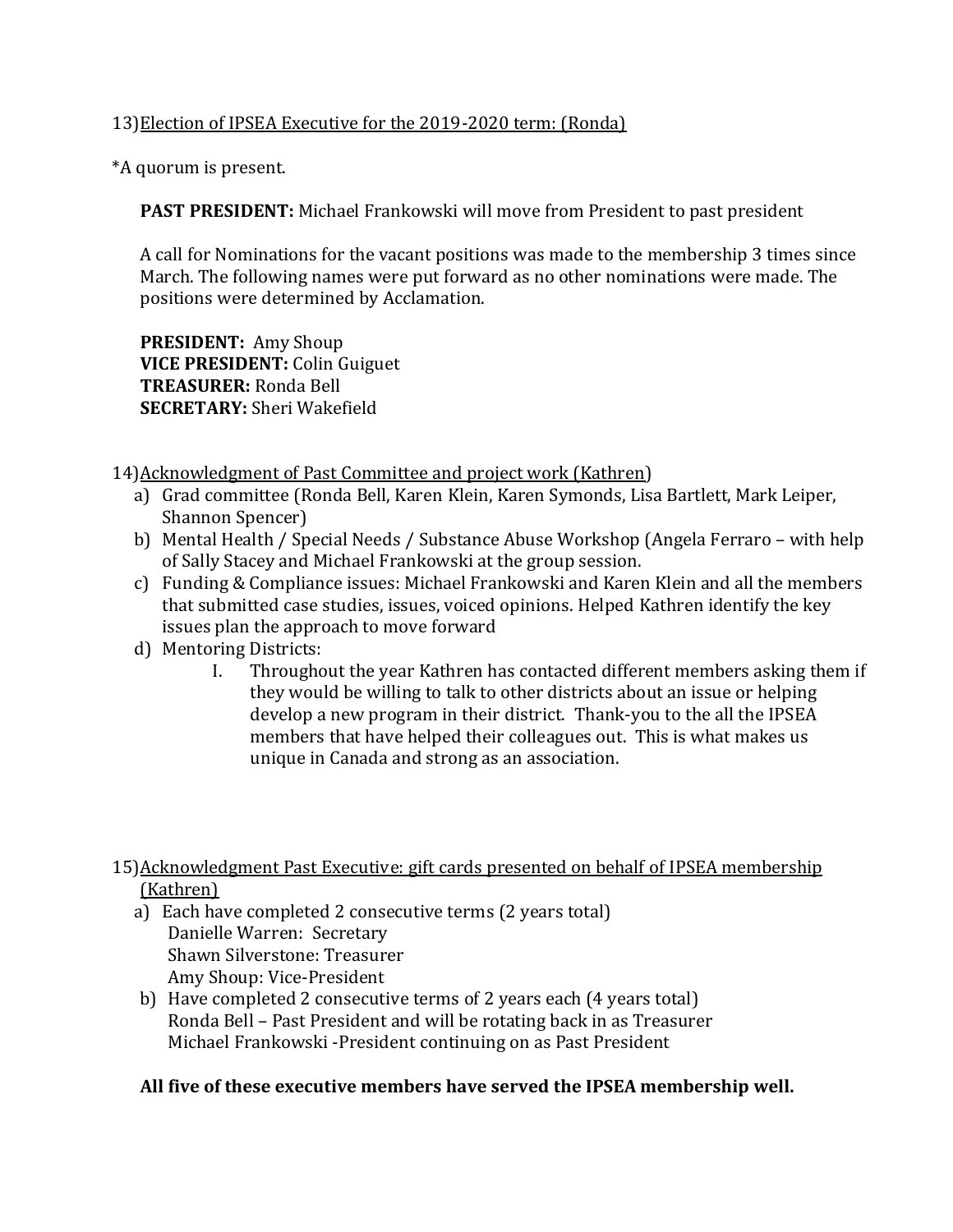## 16)Retiring members (Ronda/Michael)

Sandy Prentice from Kootenay Lake SD8– Michael gave a lovely speech about Sandy's 17 years of contribution, her focus on the students, and how she was very committed to interculturalization. Sandy will be continuing her education and working on her PhD.

### 17) Dates for 2019-2020 Membership Meetings

- 1. **September** Friday 13
	- a. Lunch sponsors Comox, Burnaby , Victoria and Nanaimo
- 2. **December** Monday 2
	- a. Lunch sponsors Richmond, Central OK, Ok Skq, PRN
- **3. March** Monday 2
	- a. Lunch sponsors Campbell River, North Vancouver, Abbotsford, SeatoSky
- **4. June** Monday 8
	- a. Lunch sponsors Coquitlam, West Vancouver, Surrey, Maple Ridge
- 18) Discussion on contract for Executive Director to be reviewed by the executive and recommendations to come forward in our September meeting.

In camera session (no recording of discussion)

\*The purpose of 'in-camera' is to allow a forum for members to have non-recorded conversations. It is expected that topics and specific details discussed 'in-camera' are not shared outside of 'in-camera' session. If necessary, and with group consensus, we move out of camera and make a motion to act on specific details.

## **Meeting Adjourned 3:30pm**

Links

- $\Rightarrow$  BC Ministry of Education links: [https://www2.gov.bc.ca/gov/content/education](https://www2.gov.bc.ca/gov/content/education-training/k-12/administration/legislation-policy/public-schools)[training/k-12/administration/legislation-policy/public-schools](https://www2.gov.bc.ca/gov/content/education-training/k-12/administration/legislation-policy/public-schools)
- $\Rightarrow$  Grad Program Policy guide (2019): [https://www2.gov.bc.ca/assets/gov/education/kindergarten-to-grade-](https://www2.gov.bc.ca/assets/gov/education/kindergarten-to-grade-12/support/graduation/graduation-implementation-guide.pdf)[12/support/graduation/graduation-implementation-guide.pdf](https://www2.gov.bc.ca/assets/gov/education/kindergarten-to-grade-12/support/graduation/graduation-implementation-guide.pdf)
- $\Rightarrow$  Direct contact with IRCC for process or program guidance and clarifications: [IRCC.IPGDLIlist-ListeEEDOPI.IRCC@cic.gc.ca](mailto:IRCC.IPGDLIlist-ListeEEDOPI.IRCC@cic.gc.ca)
- $\Rightarrow$  Registration of Canadians Abroad:<https://travel.gc.ca/travelling/registration>
- $\Rightarrow$  Canadian Embassies and Consulates: [https://travel.gc.ca/assistance/embassies](https://travel.gc.ca/assistance/embassies-consulates?_ga=2.118098049.988833492.1527011704-814661686.1389382201)[consulates?\\_ga=2.118098049.988833492.1527011704-814661686.1389382201](https://travel.gc.ca/assistance/embassies-consulates?_ga=2.118098049.988833492.1527011704-814661686.1389382201)

## **\*Reminders**

 $\Rightarrow$  Members can log into IPSEA website

[http://www.members.studyinbc.org](http://www.members.studyinbc.org/)

- o username is your first name.last name (all lowercase, no space)
- o password: if you forgot click on "forgot password" and a new password will be sent to you